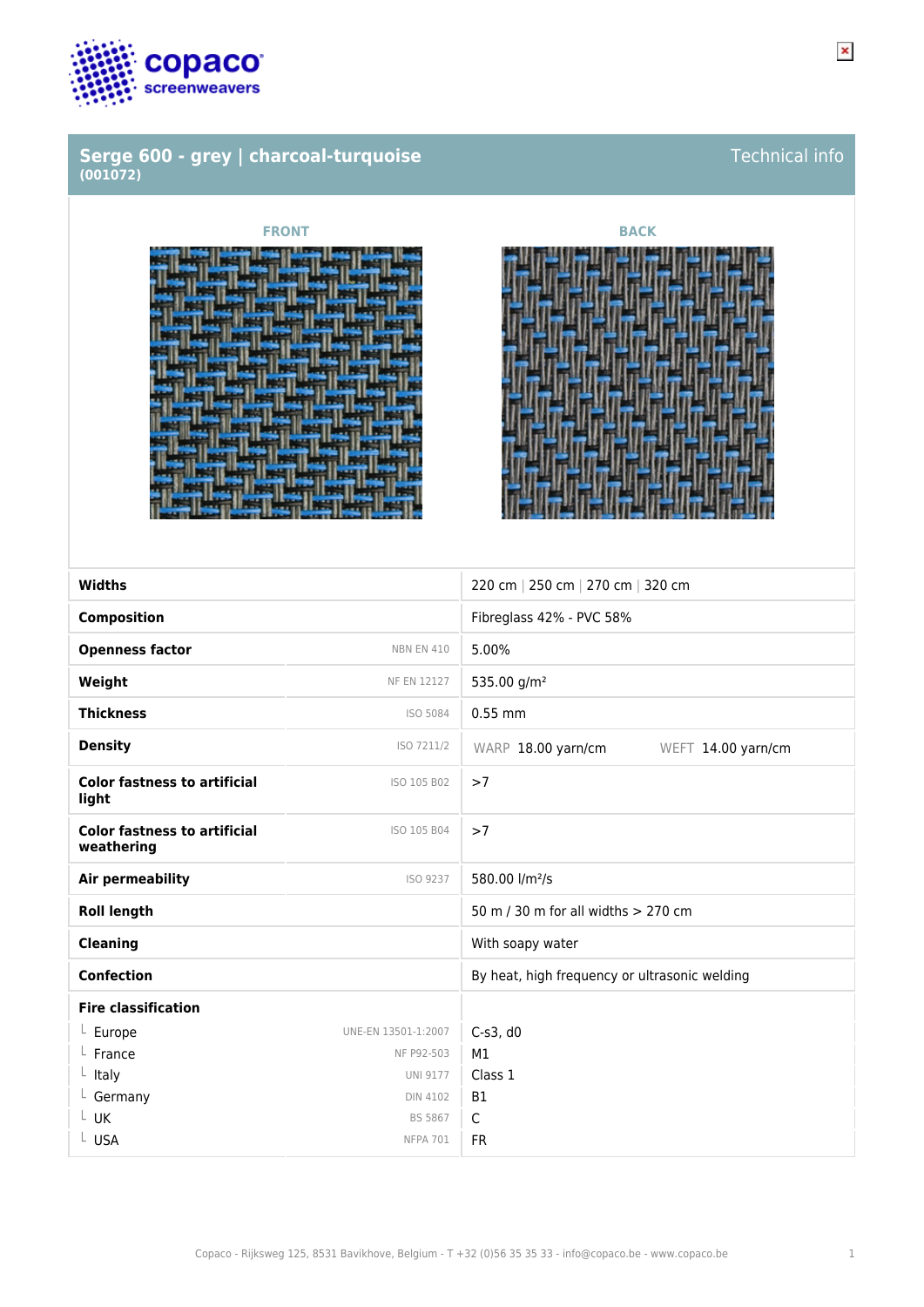

## **Serge 600 - grey | charcoal-turquoise (001072)**

| <b>Technical info</b> |  |
|-----------------------|--|
|                       |  |
|                       |  |

| <b>Tear strength</b><br>ISO 4674-1 methode 2           |                     |                      |
|--------------------------------------------------------|---------------------|----------------------|
| $L$ Original                                           | WARP 8.50 daN       | <b>WEFT 7.50 daN</b> |
| $\perp$ After climatic chamber -30°C                   | WARP 7.80 daN       | <b>WEFT 7.50 daN</b> |
| $\perp$ After climatic chamber +70°C                   | WARP 8.20 daN       | WEFT 7.20 daN        |
| <b>Elongation up to break</b><br>ISO 1421              |                     |                      |
| L Original                                             | <b>WARP 3.10 %</b>  | WEFT 2.75 %          |
| $\perp$ After color fastness to artificial light       | <b>WARP 4.00 %</b>  | WEFT 2.90 %          |
| $\perp$ After colour fastness to artificial weathering | <b>WARP 3.50 %</b>  | WEFT 2.80 %          |
| $\perp$ After climatic chamber -30°C                   | <b>WARP 3.00 %</b>  | WEFT 2.50 %          |
| $\perp$ After climatic chamber +70°C                   | <b>WARP 2.85 %</b>  | WEFT 2.50 %          |
| <b>Breaking strength</b><br>ISO 1421                   |                     |                      |
| $L$ Original                                           | WARP 260.00 daN/5cm | WEFT 225.00 daN/5cm  |
| $\perp$ After color fastness to artificial light       | WARP 240.00 daN/5cm | WEFT 220.00 daN/5cm  |
| $\perp$ After colour fastness to artificial weathering | WARP 240.00 daN/5cm | WEFT 225.00 daN/5cm  |
| $\perp$ After climatic chamber -30°C                   | WARP 225.00 daN/5cm | WEFT 200.00 daN/5cm  |
| After climatic chamber $+70^{\circ}$ C                 | WARP 180.00 daN/5cm | WEFT 185.00 daN/5cm  |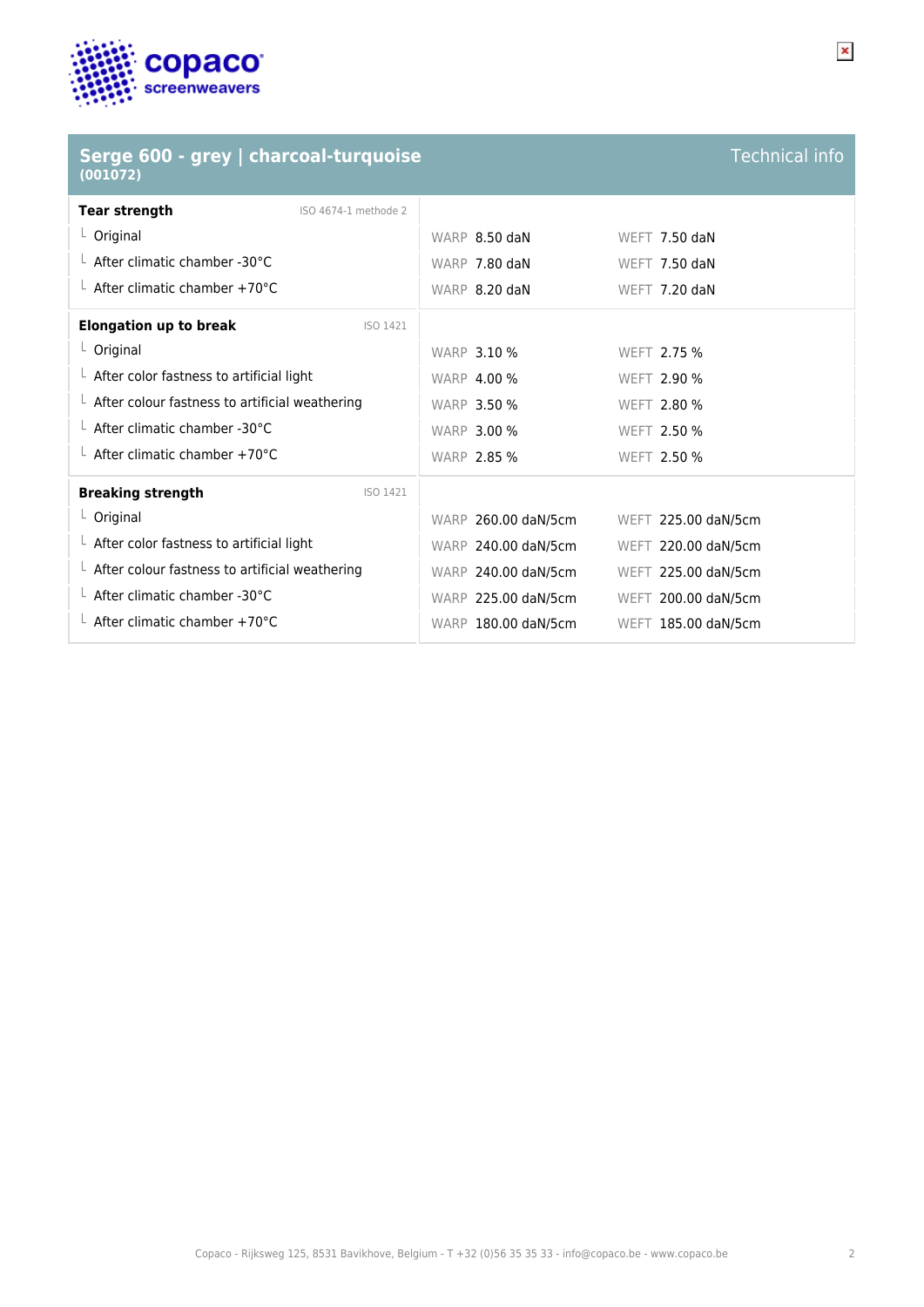

## **Front - Interior** Serge 600 - grey | charcoal-turquoise (001072)

### **Visual properties**

| $Tv = V$ isual light transmittance | 4.20% |
|------------------------------------|-------|
| $Tuv = UV$ transmittance           | 4.10% |

**Solar energetic properties**

| As = Solar absorptance     | 77.10% |
|----------------------------|--------|
| $Rs = Solar$ reflectance   | 18.40% |
| $Ts = Solar$ transmittance | 4.50%  |

| Fabric + glazing: G-factor |      |      |      |      |
|----------------------------|------|------|------|------|
|                            | G    | Te   | Qi   | SC   |
| <b>Glazing A</b>           | 0.61 | 0.04 | 0.57 | 0.72 |
| <b>Glazing B</b>           | 0.60 | 0.03 | 0.57 | 0.79 |
| <b>Glazing C</b>           | 0.51 | 0.02 | 0.49 | 0.86 |
| <b>Glazing D</b>           | 0.29 | 0.01 | 0.28 | 0.91 |

G = Total solar energy transmittance / Te = Direct solar transmittance / Qi = Secondary heat transfer factor / SC = Shading coefficient

| Visual comfort                  |         |                  |  |  |
|---------------------------------|---------|------------------|--|--|
| Normal solar transmittance      | Class 4 | Very good effect |  |  |
| Glare control                   | Class 3 | Good effect      |  |  |
| <b>Privacy night</b>            | Class 2 | Moderate effect  |  |  |
| Visual contact with the outside | Class 2 | Moderate effect  |  |  |
| <b>Daylight utilisation</b>     | Class 1 | Little effect    |  |  |

| Thermal comfort G-factor = Total solar energy transmittance                  |         |         |         |  |
|------------------------------------------------------------------------------|---------|---------|---------|--|
| <b>Glazing C</b><br><b>Glazing B</b><br><b>Glazing D</b><br><b>Glazing A</b> |         |         |         |  |
| Class 0                                                                      | Class 0 | Class 1 | Class 2 |  |

| Thermal comfort Qi-factor = Secondary heat transfer factor                   |         |         |         |  |
|------------------------------------------------------------------------------|---------|---------|---------|--|
| <b>Glazing B</b><br><b>Glazing C</b><br><b>Glazing D</b><br><b>Glazing A</b> |         |         |         |  |
| Class 0                                                                      | Class 0 | Class 0 | Class 1 |  |

Class 0 = Very little effect / 1 = Little effect / 2 = Moderate effect / 3 = Good effect / 4 = Very good effect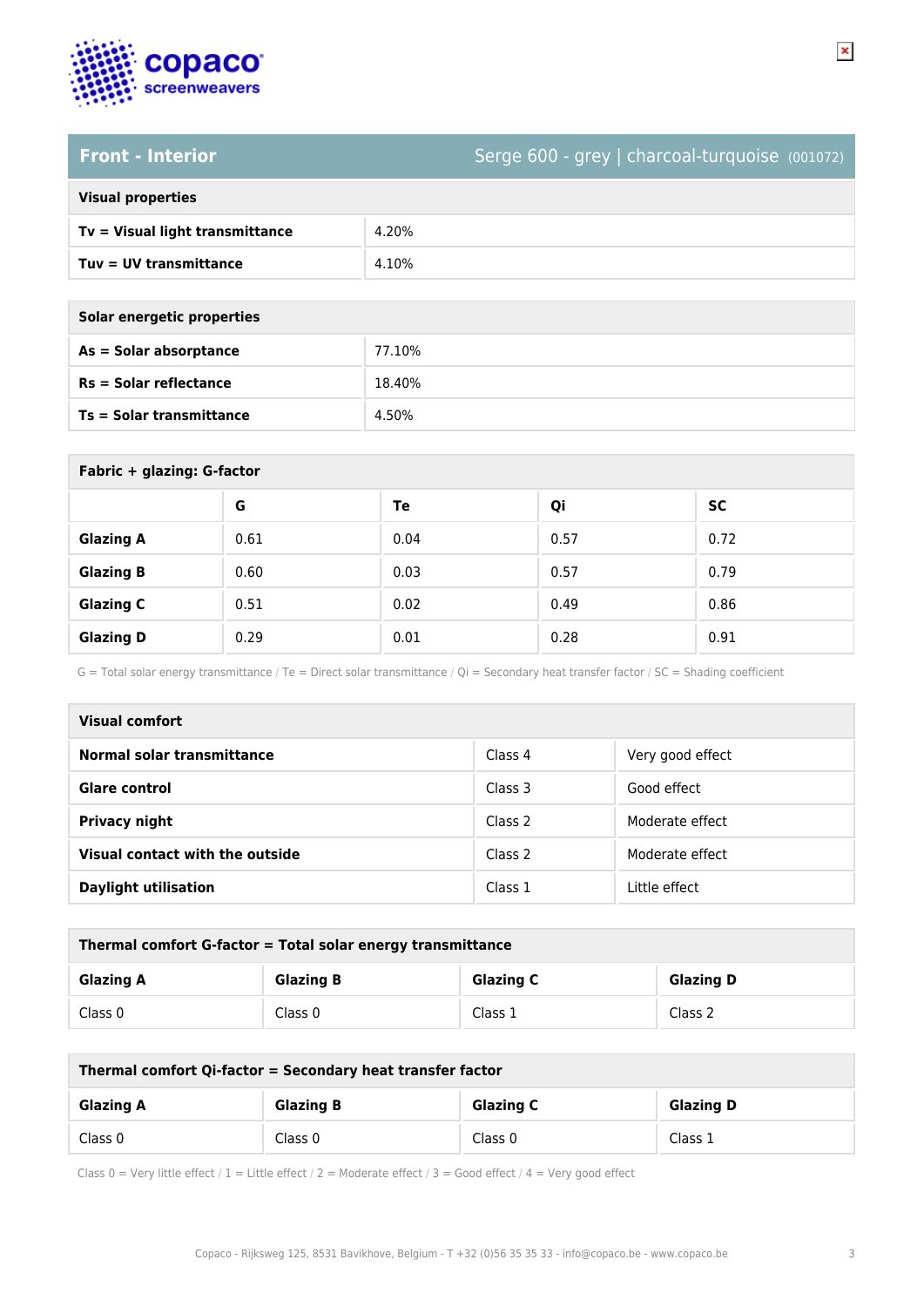

# **Front - Exterior** Serge 600 - grey | charcoal-turquoise (001072)

### **Visual properties**

| $Tv = V$ isual light transmittance | 4.20% |
|------------------------------------|-------|
| Tuy = UV transmittance             | 4.10% |

**Solar energetic properties**

| As = Solar absorptance   | 77.10% |
|--------------------------|--------|
| $Rs = Solar$ reflectance | 18.40% |
| Ts = Solar transmittance | 4.50%  |

| Fabric + glazing: G-factor |      |      |      |           |
|----------------------------|------|------|------|-----------|
|                            | G    | Te   | Qi   | <b>SC</b> |
| <b>Glazing A</b>           | 0.20 | 0.04 | 0.17 | 0.24      |
| <b>Glazing B</b>           | 0.16 | 0.03 | 0.13 | 0.21      |
| <b>Glazing C</b>           | 0.10 | 0.02 | 0.07 | 0.17      |
| <b>Glazing D</b>           | 0.08 | 0.01 | 0.07 | 0.26      |

G = Total solar energy transmittance / Te = Direct solar transmittance / Qi = Secondary heat transfer factor / SC = Shading coefficient

| Thermal comfort G-factor = Total solar energy transmittance                  |         |         |         |  |  |
|------------------------------------------------------------------------------|---------|---------|---------|--|--|
| <b>Glazing C</b><br><b>Glazing B</b><br><b>Glazing D</b><br><b>Glazing A</b> |         |         |         |  |  |
| Class 3                                                                      | Class 3 | Class 4 | Class 4 |  |  |

| Thermal comfort Qi-factor = Secondary heat transfer factor                   |         |         |         |  |
|------------------------------------------------------------------------------|---------|---------|---------|--|
| <b>Glazing C</b><br><b>Glazing D</b><br><b>Glazing B</b><br><b>Glazing A</b> |         |         |         |  |
| Class 2                                                                      | Class 3 | Class 3 | Class 3 |  |

Class 0 = Very little effect / 1 = Little effect / 2 = Moderate effect / 3 = Good effect / 4 = Very good effect

 $\pmb{\times}$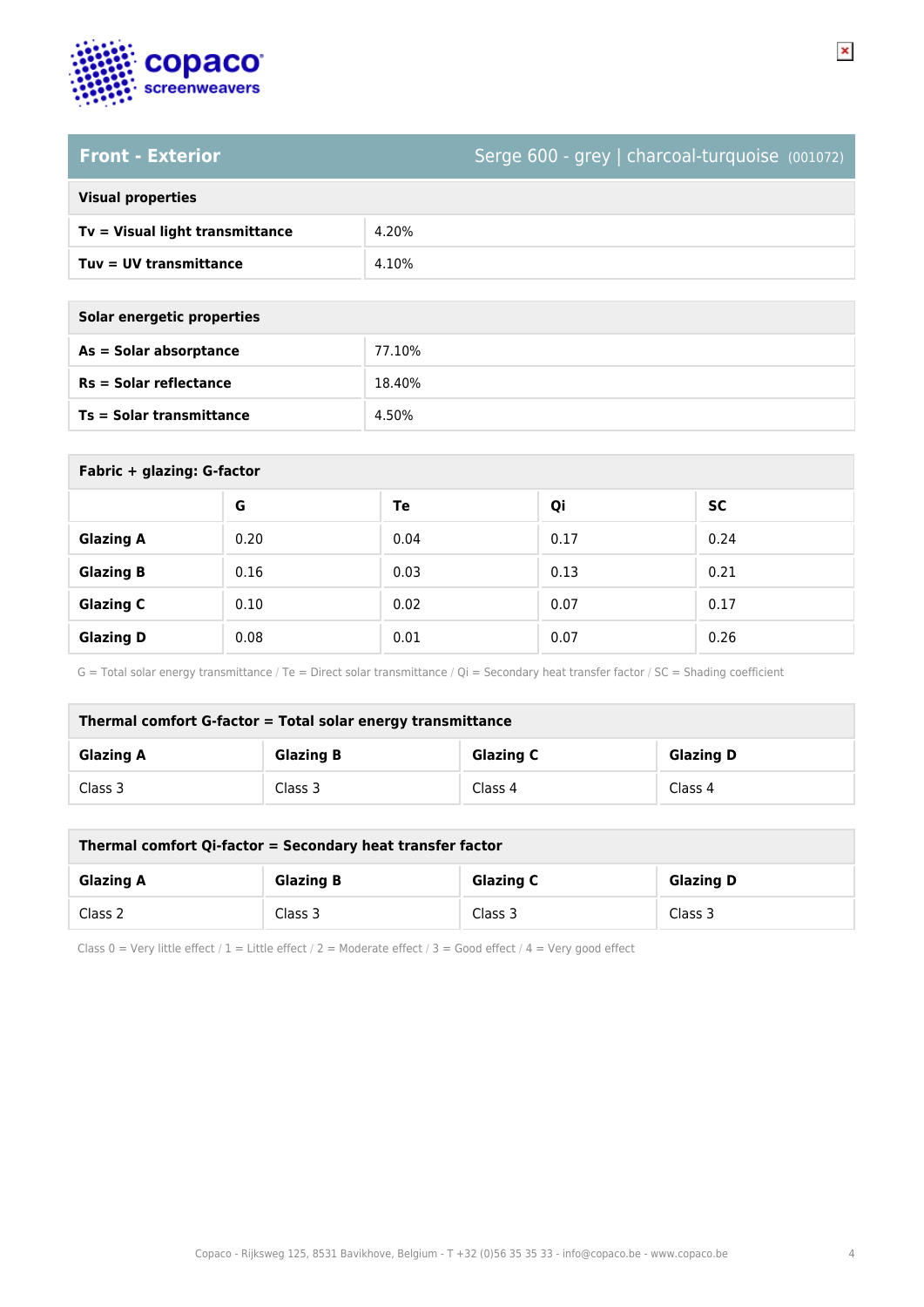

# **Back - Interior** Serge 600 - grey | charcoal-turquoise (001072)

## **Visual properties**

| $Tv = V$ isual light transmittance | 4.20% |
|------------------------------------|-------|
| Tuy = UV transmittance             | 4.10% |

**Solar energetic properties**

| As = Solar absorptance   | 78.80% |
|--------------------------|--------|
| $Rs = Solar$ reflectance | 16.70% |
| Ts = Solar transmittance | 4.50%  |

| Fabric + glazing: G-factor |      |      |      |      |
|----------------------------|------|------|------|------|
|                            | G    | Te   | Qi   | SC   |
| <b>Glazing A</b>           | 0.62 | 0.04 | 0.58 | 0.73 |
| <b>Glazing B</b>           | 0.61 | 0.03 | 0.58 | 0.80 |
| <b>Glazing C</b>           | 0.51 | 0.02 | 0.49 | 0.87 |
| <b>Glazing D</b>           | 0.29 | 0.01 | 0.28 | 0.92 |

G = Total solar energy transmittance / Te = Direct solar transmittance / Qi = Secondary heat transfer factor / SC = Shading coefficient

| Visual comfort                  |         |                  |  |
|---------------------------------|---------|------------------|--|
| Normal solar transmittance      | Class 4 | Very good effect |  |
| Glare control                   | Class 3 | Good effect      |  |
| <b>Privacy night</b>            | Class 2 | Moderate effect  |  |
| Visual contact with the outside | Class 2 | Moderate effect  |  |
| <b>Daylight utilisation</b>     | Class 1 | Little effect    |  |

| Thermal comfort G-factor = Total solar energy transmittance                  |         |         |         |  |
|------------------------------------------------------------------------------|---------|---------|---------|--|
| <b>Glazing C</b><br><b>Glazing B</b><br><b>Glazing D</b><br><b>Glazing A</b> |         |         |         |  |
| Class 0                                                                      | Class 0 | Class 0 | Class 2 |  |

| Thermal comfort Qi-factor = Secondary heat transfer factor                   |         |         |         |  |
|------------------------------------------------------------------------------|---------|---------|---------|--|
| <b>Glazing C</b><br><b>Glazing B</b><br><b>Glazing D</b><br><b>Glazing A</b> |         |         |         |  |
| Class 0                                                                      | Class 0 | Class 0 | Class 1 |  |

Class 0 = Very little effect / 1 = Little effect / 2 = Moderate effect / 3 = Good effect / 4 = Very good effect

 $\pmb{\times}$